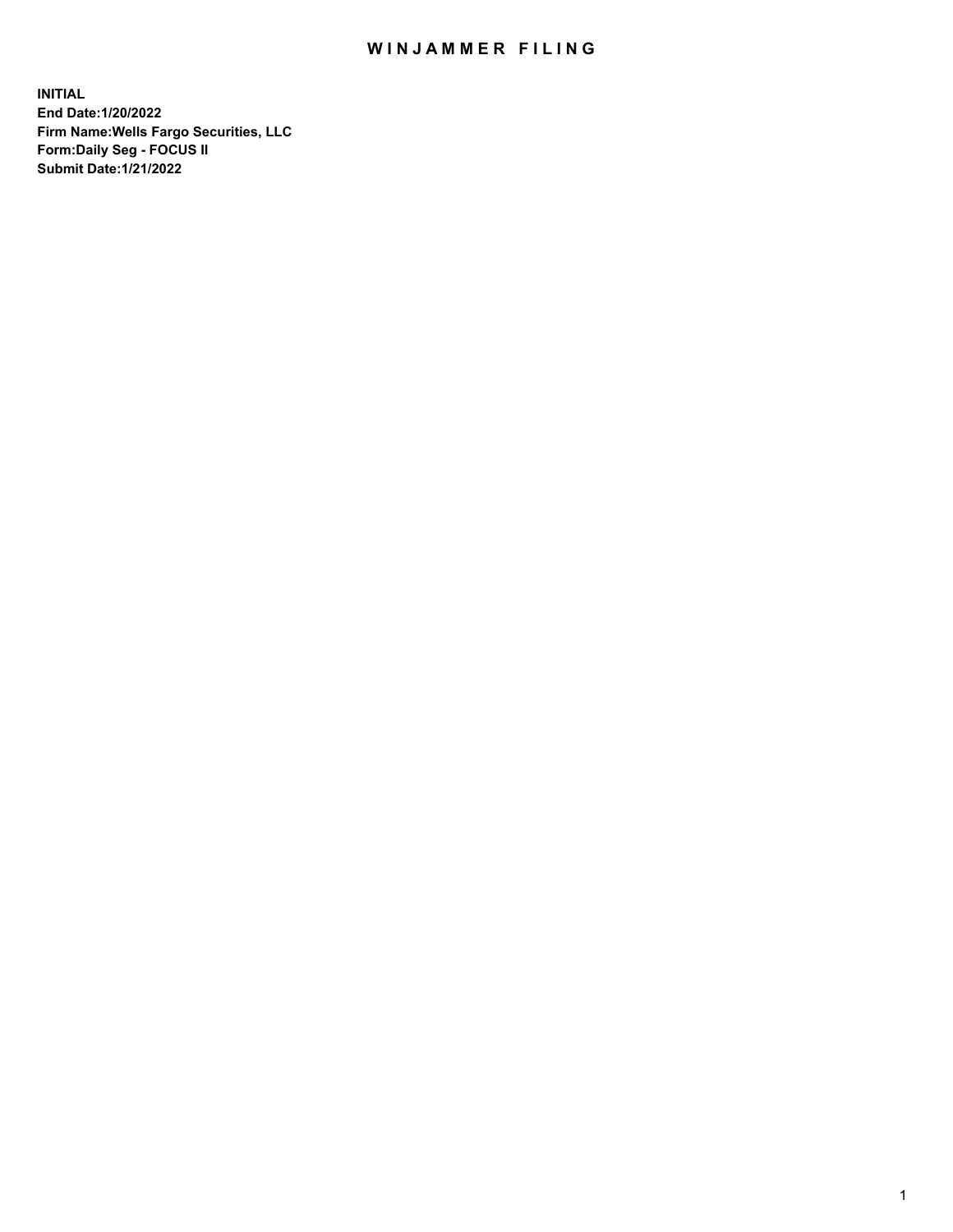**INITIAL End Date:1/20/2022 Firm Name:Wells Fargo Securities, LLC Form:Daily Seg - FOCUS II Submit Date:1/21/2022 Daily Segregation - Cover Page**

| Name of Company                                                                                                                                                                                                                                                                                                                | <b>Wells Fargo Securities LLC</b>                          |
|--------------------------------------------------------------------------------------------------------------------------------------------------------------------------------------------------------------------------------------------------------------------------------------------------------------------------------|------------------------------------------------------------|
| <b>Contact Name</b>                                                                                                                                                                                                                                                                                                            | <b>James Gnall</b>                                         |
| <b>Contact Phone Number</b>                                                                                                                                                                                                                                                                                                    | 917-699-6822                                               |
| <b>Contact Email Address</b>                                                                                                                                                                                                                                                                                                   | james.w.gnall@wellsfargo.com                               |
| FCM's Customer Segregated Funds Residual Interest Target (choose one):<br>a. Minimum dollar amount: ; or<br>b. Minimum percentage of customer segregated funds required:% ; or<br>c. Dollar amount range between: and; or<br>d. Percentage range of customer segregated funds required between:% and%.                         | 115,000,000<br><u>0</u><br>0 <sub>0</sub><br>00            |
| FCM's Customer Secured Amount Funds Residual Interest Target (choose one):<br>a. Minimum dollar amount: ; or<br>b. Minimum percentage of customer secured funds required:%; or<br>c. Dollar amount range between: and; or<br>d. Percentage range of customer secured funds required between:% and%.                            | 30,000,000<br><u>0</u><br>0 <sub>0</sub><br>0 <sub>0</sub> |
| FCM's Cleared Swaps Customer Collateral Residual Interest Target (choose one):<br>a. Minimum dollar amount: ; or<br>b. Minimum percentage of cleared swaps customer collateral required:% ; or<br>c. Dollar amount range between: and; or<br>d. Percentage range of cleared swaps customer collateral required between:% and%. | 340,000,000<br><u>0</u><br>00<br>00                        |

Attach supporting documents CH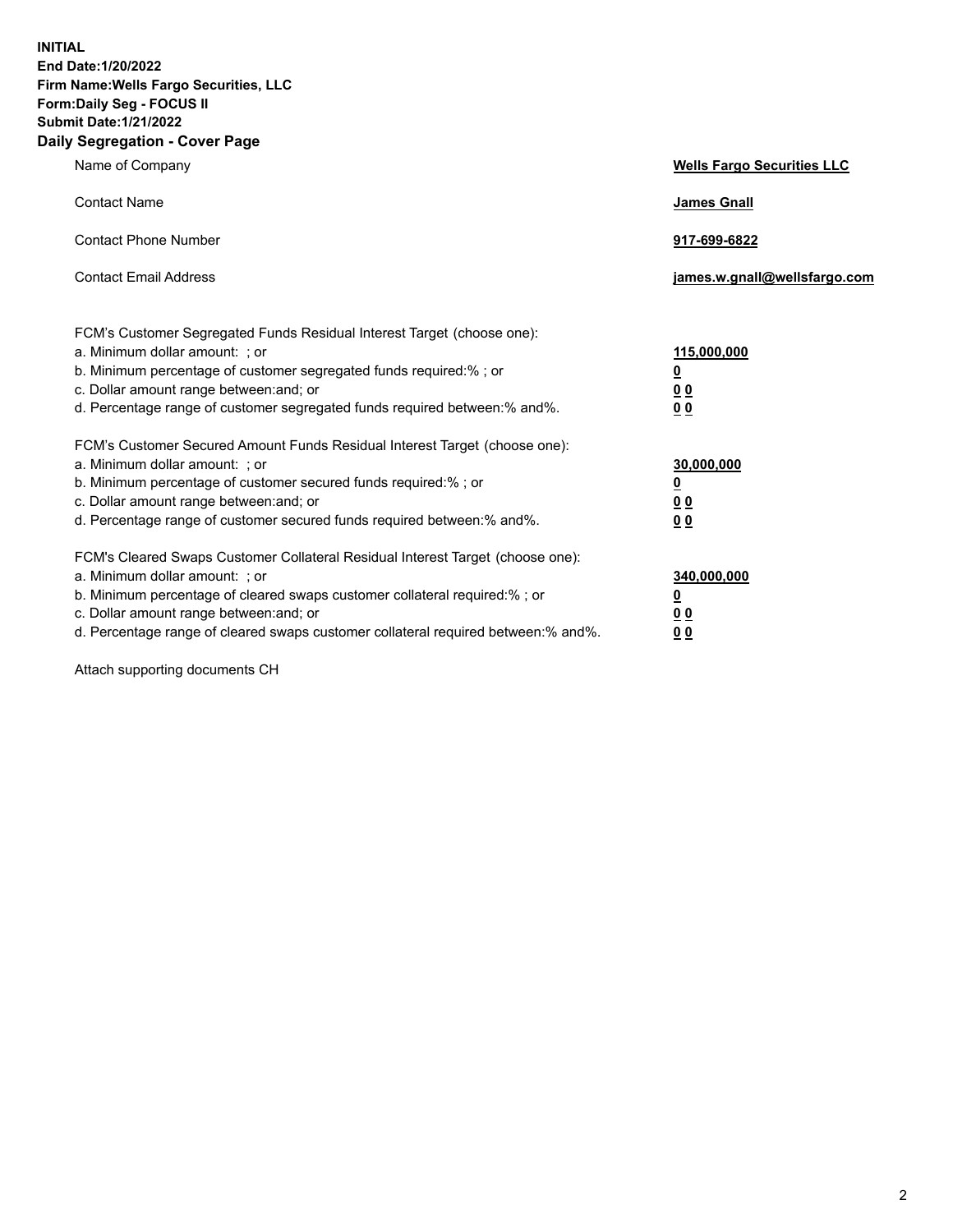**INITIAL End Date:1/20/2022 Firm Name:Wells Fargo Securities, LLC Form:Daily Seg - FOCUS II Submit Date:1/21/2022**

## **Daily Segregation - Secured Amounts**

|    | Foreign Futures and Foreign Options Secured Amounts                                         |                                                   |
|----|---------------------------------------------------------------------------------------------|---------------------------------------------------|
|    | Amount required to be set aside pursuant to law, rule or regulation of a foreign            | $0$ [7305]                                        |
|    | government or a rule of a self-regulatory organization authorized thereunder                |                                                   |
| 1. | Net ledger balance - Foreign Futures and Foreign Option Trading - All Customers             |                                                   |
|    | A. Cash                                                                                     | 269,384,440 [7315]                                |
|    | B. Securities (at market)                                                                   | 187,619,413 [7317]                                |
| 2. | Net unrealized profit (loss) in open futures contracts traded on a foreign board of trade   | 30,402,946 [7325]                                 |
| 3. | Exchange traded options                                                                     |                                                   |
|    | a. Market value of open option contracts purchased on a foreign board of trade              | 3,227 [7335]                                      |
|    | b. Market value of open contracts granted (sold) on a foreign board of trade                | $-3,676$ [7337]                                   |
| 4. | Net equity (deficit) (add lines 1. 2. and 3.)                                               | 487,406,350 [7345]                                |
| 5. | Account liquidating to a deficit and account with a debit balances - gross amount           | 739,670 [7351]                                    |
|    | Less: amount offset by customer owned securities                                            | <mark>-722,958</mark> [7352] <u>16,712</u> [7354] |
| 6. | Amount required to be set aside as the secured amount - Net Liquidating Equity              | 487,423,062 [7355]                                |
|    | Method (add lines 4 and 5)                                                                  |                                                   |
| 7. | Greater of amount required to be set aside pursuant to foreign jurisdiction (above) or line | 487,423,062 [7360]                                |
|    | 6.                                                                                          |                                                   |
|    | FUNDS DEPOSITED IN SEPARATE REGULATION 30.7 ACCOUNTS                                        |                                                   |
| 1. | Cash in banks                                                                               |                                                   |
|    | A. Banks located in the United States                                                       | 145,370,565 [7500]                                |
|    | B. Other banks qualified under Regulation 30.7                                              | 2,710,187 [7520] 148,080,752                      |
|    |                                                                                             | [7530]                                            |
| 2. | Securities                                                                                  |                                                   |
|    | A. In safekeeping with banks located in the United States                                   | 138,247,562 [7540]                                |
|    | B. In safekeeping with other banks qualified under Regulation 30.7                          | 0 [7560] 138,247,562 [7570]                       |
| 3. | Equities with registered futures commission merchants                                       |                                                   |
|    | A. Cash                                                                                     | 11,061,902 [7580]                                 |
|    | <b>B.</b> Securities                                                                        | 59,375,121 [7590]                                 |
|    | C. Unrealized gain (loss) on open futures contracts                                         | 27,798,950 [7600]                                 |
|    | D. Value of long option contracts                                                           | 3,227 [7610]                                      |
|    | E. Value of short option contracts                                                          | -3,676 [7615] 98,235,524 [7620]                   |
| 4. | Amounts held by clearing organizations of foreign boards of trade                           |                                                   |
|    | A. Cash                                                                                     | $0$ [7640]                                        |
|    | <b>B.</b> Securities                                                                        | $0$ [7650]                                        |
|    | C. Amount due to (from) clearing organization - daily variation                             | $0$ [7660]                                        |
|    | D. Value of long option contracts                                                           | $0$ [7670]                                        |
|    | E. Value of short option contracts                                                          | 0 [7675] 0 [7680]                                 |
| 5. | Amounts held by members of foreign boards of trade                                          |                                                   |
|    | A. Cash                                                                                     | 28,657,802 [7700]                                 |
|    | <b>B.</b> Securities                                                                        | 180,086,253 [7710]                                |
|    | C. Unrealized gain (loss) on open futures contracts                                         | 2,684,712 [7720]                                  |
|    | D. Value of long option contracts                                                           | $0$ [7730]                                        |
|    | E. Value of short option contracts                                                          | 0 [7735] 211,428,767 [7740]                       |
| 6. | Amounts with other depositories designated by a foreign board of trade                      | 0 [7760]                                          |
| 7. | Segregated funds on hand                                                                    | $0$ [7765]                                        |
| 8. | Total funds in separate section 30.7 accounts                                               | 595,992,605 [7770]                                |
| 9. | Excess (deficiency) Set Aside for Secured Amount (subtract line 7 Secured Statement         | 108,569,543 [7380]                                |
|    | Page 1 from Line 8)                                                                         |                                                   |
|    |                                                                                             |                                                   |

- 10. Management Target Amount for Excess funds in separate section 30.7 accounts **30,000,000** [7780]
- 11. Excess (deficiency) funds in separate 30.7 accounts over (under) Management Target **78,569,543** [7785]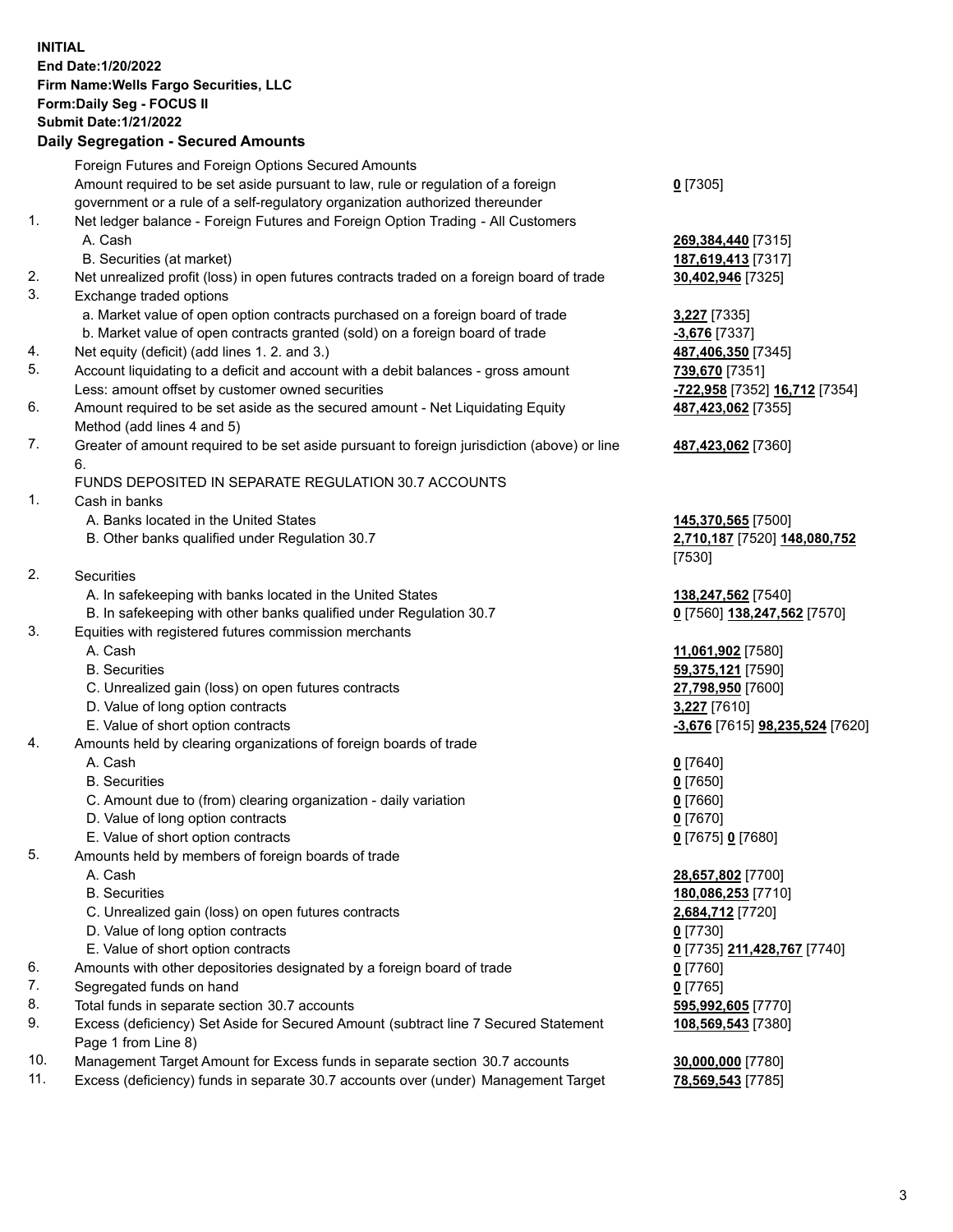**INITIAL End Date:1/20/2022 Firm Name:Wells Fargo Securities, LLC Form:Daily Seg - FOCUS II Submit Date:1/21/2022 Daily Segregation - Segregation Statement** SEGREGATION REQUIREMENTS(Section 4d(2) of the CEAct) 1. Net ledger balance A. Cash **3,059,478,908** [7010] B. Securities (at market) **1,962,030,214** [7020] 2. Net unrealized profit (loss) in open futures contracts traded on a contract market **341,386,431** [7030] 3. Exchange traded options A. Add market value of open option contracts purchased on a contract market **1,083,189,630** [7032] B. Deduct market value of open option contracts granted (sold) on a contract market **-1,063,520,499** [7033] 4. Net equity (deficit) (add lines 1, 2 and 3) **5,382,564,684** [7040] 5. Accounts liquidating to a deficit and accounts with debit balances - gross amount **44,882,722** [7045] Less: amount offset by customer securities **-41,730,113** [7047] **3,152,609** [7050] 6. Amount required to be segregated (add lines 4 and 5) **5,385,717,293** [7060] FUNDS IN SEGREGATED ACCOUNTS 7. Deposited in segregated funds bank accounts A. Cash **126,922,048** [7070] B. Securities representing investments of customers' funds (at market) **710,289,213** [7080] C. Securities held for particular customers or option customers in lieu of cash (at market) **91,584,075** [7090] 8. Margins on deposit with derivatives clearing organizations of contract markets A. Cash **2,805,919,635** [7100] B. Securities representing investments of customers' funds (at market) **99,564,453** [7110] C. Securities held for particular customers or option customers in lieu of cash (at market) **1,870,446,139** [7120] 9. Net settlement from (to) derivatives clearing organizations of contract markets **109,077,695** [7130] 10. Exchange traded options A. Value of open long option contracts **1,083,189,630** [7132] B. Value of open short option contracts **-1,063,520,499** [7133] 11. Net equities with other FCMs A. Net liquidating equity **0** [7140] B. Securities representing investments of customers' funds (at market) **0** [7160] C. Securities held for particular customers or option customers in lieu of cash (at market) **0** [7170] 12. Segregated funds on hand **0** [7150] 13. Total amount in segregation (add lines 7 through 12) **5,833,472,389** [7180] 14. Excess (deficiency) funds in segregation (subtract line 6 from line 13) **447,755,096** [7190] 15. Management Target Amount for Excess funds in segregation **115,000,000** [7194] 16. Excess (deficiency) funds in segregation over (under) Management Target Amount **332,755,096** [7198]

Excess